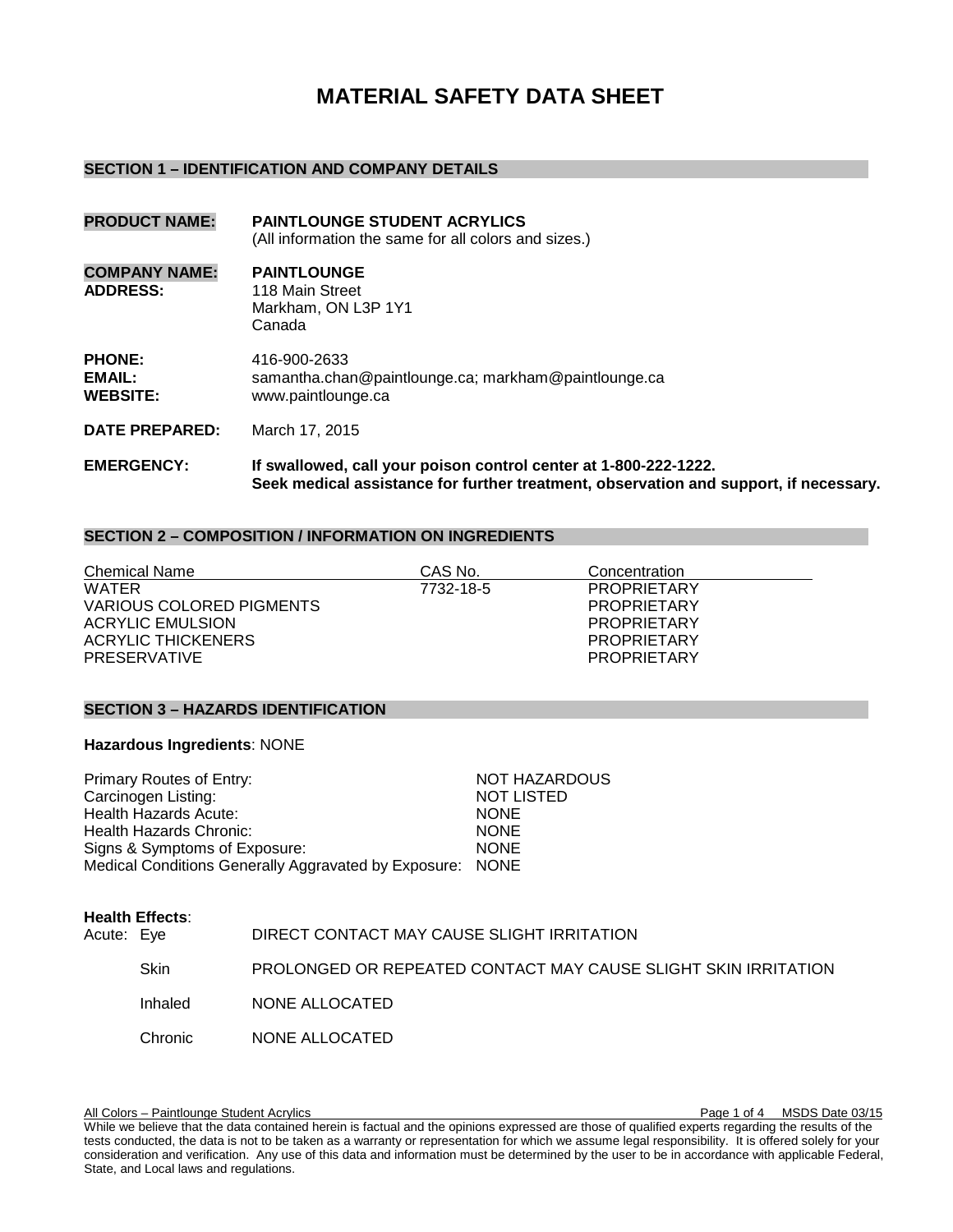#### **SECTION 4 – FIRST AID MEASURES**

| WASH SKIN WITH SOAP AND WATER OR USE A PRODUCT SPECIFICALLY<br>FORMULATED FOR WATER BASED PAINT REMOVAL.<br>IF IRRITATION PERSISTS SEEK MEDICAL HELP.                                        |
|----------------------------------------------------------------------------------------------------------------------------------------------------------------------------------------------|
| CHECK FOR AND REMOVE ANY CONTACT LENSES.<br>FLUSH EYES UP TO 15 MINUTES WITH WATER, HOLDING EYE LIDS OPEN.<br>IF IRRITATION PERSISTS SEEK MEDICAL HELP.                                      |
| IF PERSON IS SHOWING ADVERSE EFFECTS, REMOVE PERSON TO FRESH AIR.<br>SEEK MEDICAL HELP IF SYMPTOMS OCCUR.                                                                                    |
| TREAT SYMPTOMATICALLY.<br>NEVER GIVE ANYTHING BY MOUTH TO AN UNCONSCIOUS PERSON.<br>SEEK MEDICAL HELP IF SYMPTOMS OCCUR.<br>IF SWALLOWED, CALL YOUR POISON CONTROL CENTER AT 1-800-222-1222. |
|                                                                                                                                                                                              |

## **SEEK MEDICAL ASSISTANCE FOR FURTHER TREATMENT, OBSERVATION AND SUPPORT, IF NECESSARY.**

#### **Advice to Doctor:**

THIS PRODUCT CARRIES THE A.P. SEAL, CONFORMS TO ASTM D4236, AND IS CERTIFIED NON-TOXIC BY A TOXICOLOGIST IN ASSOCIATION WITH THE ART & CRAFT MATERIALS INSTITUTE, HANSON, MA 02341 USA.

#### **SECTION 5 – FIRE FIGHTING MEASURES**

| Fire / Explosion Hazard:                  | <b>NONE</b>    |
|-------------------------------------------|----------------|
| Flash Point (Method):                     | N/A            |
| Auto-Ignition Temperature:                | N/A            |
| Flammability Limits In Air (% by Volume): | N/A            |
| LOWER EXPLOSIVE LIMIT (LEL):              | <b>UNKNOWN</b> |
| UPPER EXPLOSIVE LIMIT (UEL):              | <b>UNKNOWN</b> |
| <b>Extinguisher Media:</b>                | N/A            |
| <b>Special Fire Fighting Procedures:</b>  | N/A            |
| Unusual Fire & Explosion Hazards:         | N/A            |

#### **Extinguishing Media:**

THIS PRODUCT IS NOT FLAMMABLE. USE FIRE-EXTINGUISHING MEDIA APPROPRIATE FOR SURROUNDING MATERIALS.

While we believe that the data contained herein is factual and the opinions expressed are those of qualified experts regarding the results of the tests conducted, the data is not to be taken as a warranty or representation for which we assume legal responsibility. It is offered solely for your consideration and verification. Any use of this data and information must be determined by the user to be in accordance with applicable Federal, State, and Local laws and regulations.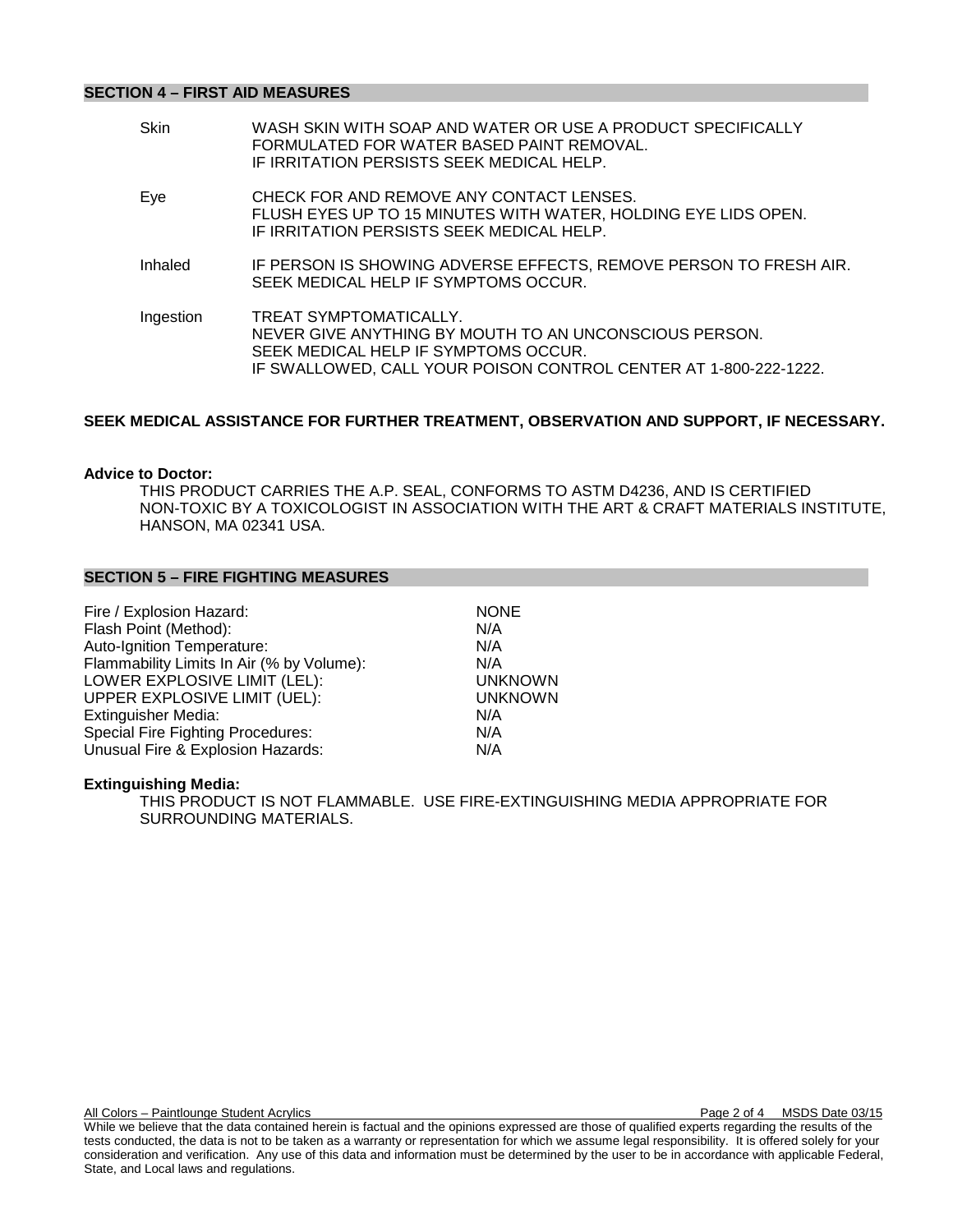### **SECTION 6 – ACCIDENTAL RELEASE MEASURES**

#### **Leak & Spill Procedures:**

TAKE CARE FLOOR SURFACE WILL BE SLIPPERY AT SITE OF SPILLAGE.

FOR MINOR SPILLS, MOP-UP WITH RAGS AND DISPOSE OF.

FOR LARGER QUANTITIES, CONTAIN ANY SPILLS WITH INERT MATERIALS (SAND, SAWDUST, ETC.) AND TRANSFER TO CONTAINERS FOR DISPOSAL.

DO NOT CONTAMINATE WATER SOURCES OR SEWER.

#### **SECTION 7 – HANDLING AND STORAGE**

#### **Handling Procedures & Equipment:**

AVOID SKIN AND EYE CONTACT.

WASH HANDS AFTER USE.

#### **Storage Requirements:**

STORE AT ROOM TEMPERATURE.

KEEP FROM FREEZING.

RECOMMENDED STORAGE CONDITIONS ARE BETWEEN 34° F AND 122 °F (1° C AND 50 °C).

#### **SECTION 8 – EXPOSURE CONTROL / PERSONAL PROTECTION**

**Protective Equipment:**<br>Respiratory Protection (Specific Type): Protective Gloves:<br>
Eve Protection: 
NOT REQUIRED<br>
NOT REQUIRED Other Protective Equipment:<br>Hygienic Work Practices:

NONE NEEDED UNDER NORMAL CONDITIONS OF USE NOT REQUIRED<br>NOT REQUIRED AS WITH ANY WATER BASED PRODUCT

#### **Ventilation To Be Used:**

Local Exhaust: N/A Mechanical (General):  $N/A$ <br>Special:  $N/A$ Special: Other (Specify): N/A

#### **SECTION 9 – PHYSICAL AND CHEMICAL PROPERTIES**

Boiling Point:  $215^{\circ} - 275^{\circ}$ F Vapor Pressure: NOT KNOWN<br>
Specific Vapor Density (AIR=1): LIGHTER THAN AIR Evaporation Rate: SLOWER THAN ETHER Specific Vapor Density (AIR=1): LIGHTER THAN AIR Solubility in Water: COMPLETELY SOLUBLE Reactivity in Water: NOT KNOWN

Specific Gravity (H2O=1): NOT KNOWN<br>Melting Point: NOT KNOWN

# **Appearance & Odor:** LIQUID ACRYLIC PAINTS IN ASSORTED COLORS. MAY HAVE SLIGHT AMMONIA SMELL.

All Colors – Paintlounge Student Acrylics **Page 3 of 4 MSDS** Date 03/15

While we believe that the data contained herein is factual and the opinions expressed are those of qualified experts regarding the results of the tests conducted, the data is not to be taken as a warranty or representation for which we assume legal responsibility. It is offered solely for your consideration and verification. Any use of this data and information must be determined by the user to be in accordance with applicable Federal, State, and Local laws and regulations.